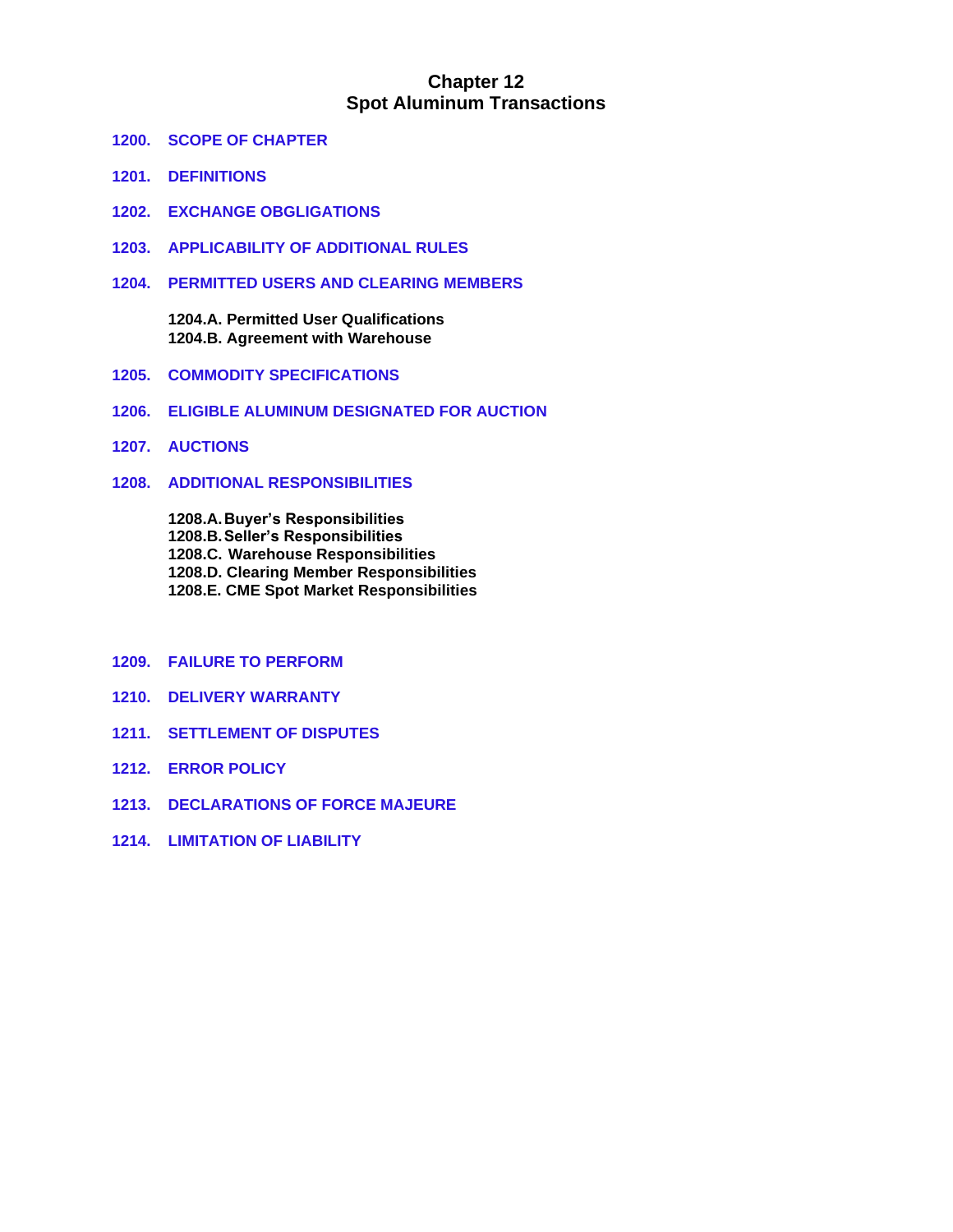# **Chapter 12 Spot Aluminum Transactions**

#### **1200. SCOPE OF CHAPTER**

This Chapter governs Spot Aluminum Transactions facilitated by the CME Spot Market. Spot Aluminum Transactions are facilitated through auctions conducted via the CME Direct Auction Platform ("CDAP"). Unless otherwise specified in this Chapter, Spot Aluminum Transactions are not subject to the Rules applicable to trading of other contracts offered by COMEX or any of the CME Group Designated Contract Markets. Capitalized terms that are used in the Chapter but that are not specifically defined herein have the same meaning as defined in the [COMEX Chapter iii. \("Definitions"\).](https://www.cmegroup.com/content/dam/cmegroup/rulebook/NYMEX/1/NYMEX-COMEX_Definitions.pdf)

For purposes of these Rules, unless otherwise specified, times referred to herein shall refer to and indicate Eastern Time (ET).

#### **DISCLAIMER**

**CME SPOT MARKET IS NOT REGISTERED WITH, OR DESIGNATED, RECOGNIZED, LICENSED, OR APPROVED BY THE CFTC.**

#### **1201. DEFINITIONS**

**Affiliate** means any entity that controls, is controlled by, or is under common control with the Exchange. **CME Direct Auction Platform ("CDAP")** means the electronic auction platform of the CME Spot Market for transacting in spot commodities.

**CME Spot Market** means the spot marketplace administered by the Exchange and its Affiliates.

**Buyer** means a Permitted User that submits a bid in an auction and, if the bid is matched with a Seller's offer, becomes a counterparty to a Spot Aluminum Transaction.

**Eligible Aluminum** means aluminum stored in a Warehouse that meets the specifications set forth in Rule 1205. ("Commodity Specifications") of this Chapter.

**Exchange** means Commodity Exchange, Inc. ("COMEX"), a contract market designated by the Commodity Futures Trading Commission.

**Inventory ID** means the record designating Eligible Aluminum for auction as further described in Rule 1206. ("Eligible Aluminum Designated for Auction") of this Chapter.

**Invoice** means an invoice as defined in Rule 1207. ("Auctions") of this Chapter.

**Permitted User** means a Person that is authorized to participate in Spot Aluminum Transactions under the Rules of this Chapter.

**Platform User Agreement** means the Aluminum Spot Market Trading Agreement that Permitted Users must enter into and comply with to access CDAP.

**Seller** means a Permitted User that submits an offer in an auction and, if the offer is matched with a Buyer's bid, becomes a counterparty to a Spot Aluminum Transaction.

**Spot Aluminum Transaction** means a transaction for the purchase and sale of aluminum that is intended to be, and is, physically settled (a) at the Seller's final price which is a reference price, a basis to a reference price, or an average thereof, and (b) within a period of time that is consistent with the typical commercial practice for spot aluminum transactions with similar pricing terms.

**Warehouse** means a warehouse that is regular for the delivery of aluminum pursuant to [COMEX Chapter 7](https://www.cmegroup.com/content/dam/cmegroup/rulebook/NYMEX/1/7.pdf)  [\("Delivery Facilities and Procedures"\).](https://www.cmegroup.com/content/dam/cmegroup/rulebook/NYMEX/1/7.pdf)

**Warrant** means a warrant issued for physical aluminum pursuant t[o COMEX Rule 705. \("Metal Warrants"\).](https://www.cmegroup.com/content/dam/cmegroup/rulebook/NYMEX/1/7.pdf)

#### **1202. EXCHANGE OBGLIGATIONS**

- 1. The CME Spot Market is solely a provider of the CDAP and, and with respect to Spot Aluminum Transactions, the limited services and functions specified in this Chapter.
- 2. Auctions for Spot Aluminum Transactions shall be administered and scheduled by the CME Spot Market or, as it may permit, scheduled by a Permitted User for such hours and days as determined by the CME Spot Market.
- 3. Auctions may result in a single Spot Aluminum Transaction between a Buyer and a single Seller or multiple Spot Aluminum Transactions between multiple Buyers and a single Seller.
- 4. The CME Spot Market, the Exchange, or its Affiliates are not parties to any auction or Spot Aluminum Transaction and do not in any way guarantee the performance of any transaction or obligation thereunder, or any obligation of any Permitted User, Clearing Member or Warehouse set forth in this Chapter.

#### **1203. APPLICABILITY OF ADDITIONAL RULES**

- 1. Permitted Users, Warehouses, and Clearing Members must comply with the Rules of this Chapter as applicable[, CME Spot Market Trading Rule 1200. \("Enforcement of Rules"\), and](https://www.cmegroup.com/content/dam/cmegroup/rulebook/CME/I/12.pdf) CME Spot Market [Trading Rule 1202. \("Arbitration"\),](https://www.cmegroup.com/content/dam/cmegroup/rulebook/CME/I/12.pdf) which Rules are incorporated by reference and shall apply as if fully set forth in this Chapter.
- 2. A Permitted User's activity during an auction, including its submission of a bid order and/or an offer order to CDAP shall be subject to CME Spot Market Trading Rule 1201.M. ("Disruptive Practices [Prohibited"\),](https://www.cmegroup.com/content/dam/cmegroup/rulebook/CME/I/12.pdf) which Rule is incorporated by reference into this Chapter.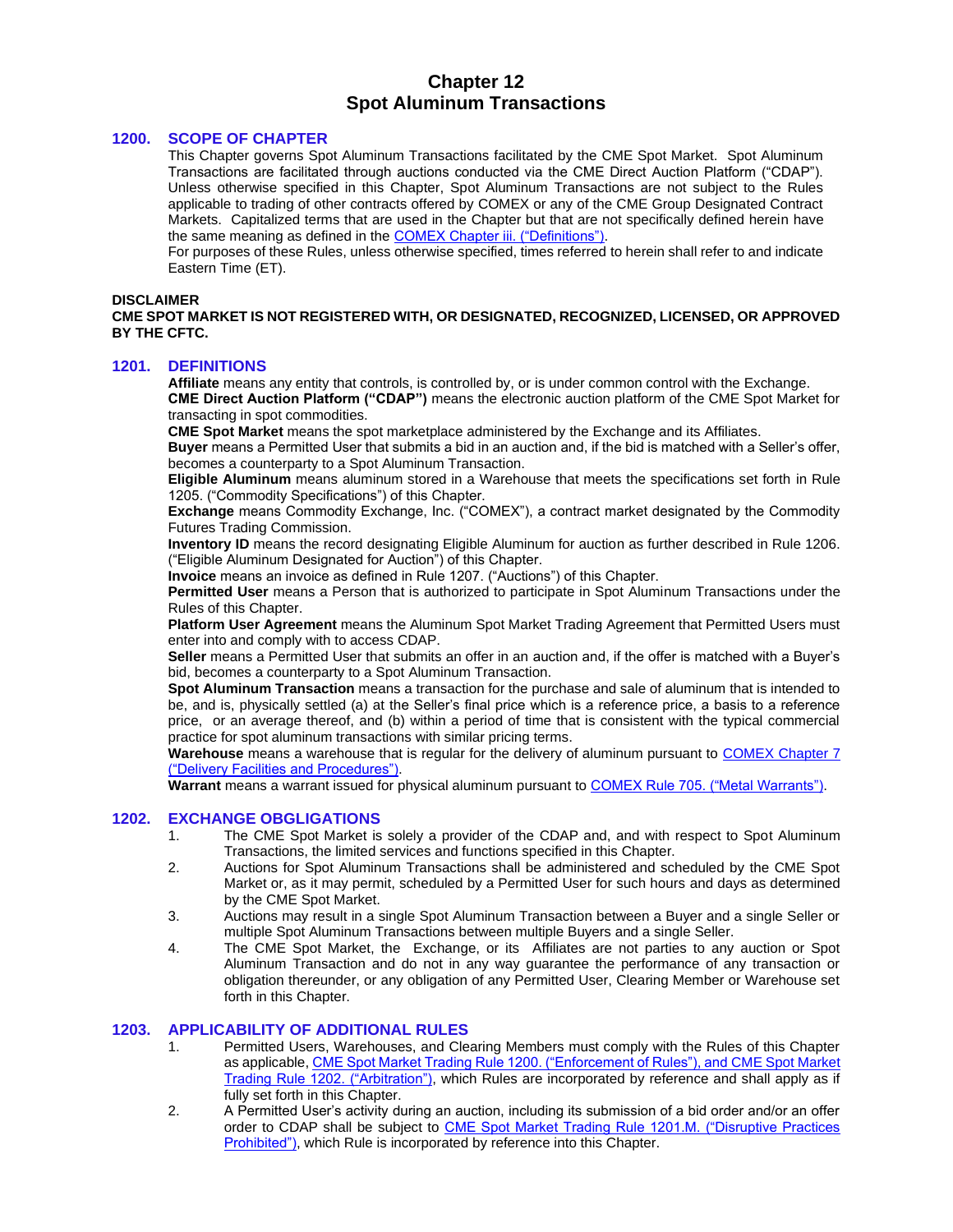# **1204. PERMITTED USERS AND CLEARING MEMBERS**

# **1204.A. Permitted User Qualifications**

The CME Spot Market recognizes as a Permitted User any Person that satisfied the fulfilling the following conditions:

- 1. has submitted a completed and signed Platform User Agreement to the CME Spot Market;
- 2. is permissioned by its Clearing Member to clear the aluminum futures contract specified in [COMEX Chapter 107 \("Aluminum Futures"\);](https://www.cmegroup.com/content/dam/cmegroup/rulebook/COMEX/1a/107.pdf)
- 3. has an agreement in place with its Clearing Member authorizing the Clearing Member to settle a Spot Aluminum Transaction on its behalf; and
- 4. at all times is authorized by its Clearing Member in the form and manner prescribed by the CME Spot Market to participate in an auction.

### **1204.B. Agreement with Warehouse**

Each Permitted User, or its Clearing Member as applicable, must have an agreement with the Warehouse at which delivery is to occur that enables the making or taking of delivery at such Warehouse pursuant to a Spot Aluminum Transaction.

### **1205. COMMODITY SPECIFICATIONS**

- 1. Aluminum delivered against a Spot Aluminum Transaction must consist of primary aluminum meeting all of the requirements of the P1020A in the North American and International Registration Record entitled "International Designation and Chemical Composition Limits for Unalloyed Aluminum" (revised March 2007), or its latest revision.
- 2. If the North American and International Registration Record adopts a change in the standard specifications for the aforementioned deliverable grade and such change is adopted and confirmed by the Exchange, aluminum conforming to the change so adopted, as well as aluminum conforming to the previous specifications if placed in a Warehouse prior to the date of the adoption and confirmation by the Exchange of the new specifications, will be deliverable against a Spot Aluminum Transaction.
- 3. Aluminum delivered against a Spot Aluminum Transaction must conform to one of the following shapes: (1) Sows weighing up to 787.5 kgs.; (2) T-bars weighing up to 787.5 kgs.; or (3) Ingots weighing from 9 kgs. to 26 kgs. Ingots are to be secured in bundles suitable for stacking not to exceed 2 metric tons (2 MT) per bundle. There is one smelter (heat) number per bundle.
- 4. Aluminum delivered against a Spot Aluminum Transaction must consist of any of the Exchange approved brand, as provided in [COMEX Chapter 7 \("Delivery Facilities and Procedures"\),](https://www.cmegroup.com/content/dam/cmegroup/rulebook/NYMEX/1/7.pdf) current at the date of delivery of the Spot Aluminum Transaction.
- 5. The brand must be permanently marked on each piece of aluminum delivered in fulfillment of a Spot Aluminum Transaction. The cast number must be permanently marked on t-bars and sows and labeled on each bundle of ingots of aluminum delivered in fulfillment of a Spot Aluminum Transaction.

# **1206. ELIGIBLE ALUMINUM DESIGNATED FOR AUCTION**

- 1. Eligible Aluminum ready or available for sale at auction shall be designated by an Inventory ID.
- 2. An Inventory ID may only be used on an auction-by-auction basis.<br>3. Each Inventory ID shall include the quantity of Eligible Aluminun
- Each Inventory ID shall include the quantity of Eligible Aluminum, its weight, brand, shape, duty status, relevant facility code, storage location, and such other information as may be required by the CME Spot Market.
- 4. Each Inventory ID shall exclusively identify the deliverable grade in one of the shapes listed in Rule 1205. ("Commodity Specifications") of this Chapter and must derive from one smelter. Each Inventory ID issued shall be for Eligible Aluminum from a single approved brand that is stored and to be delivered at a single Warehouse.
- 5. Prior to the scheduling of an aluminum auction, a Permitted User that intends to sell Eligible Aluminum at auction shall instruct a Warehouse to create an Inventory ID with respect to (and only with respect to) the Permitted User's Eligible Aluminum stored in the Warehouse creating the Inventory ID.
- 6. A Permitted User shall only offer for sale Eligible Aluminum that is specifically identified by an Inventory ID.
- 7. Upon a Permitted User's request, a Warehouse shall create an Inventory ID for Eligible Aluminum based on the Permitted User's instructions and provide the Inventory ID to the CME Spot Market prior to the scheduling of an auction for the identified Eligible Aluminum.
- 8. A Warehouse shall generate an Inventory ID in the form and manner prescribed by the CME Spot Market solely at the request of the Permitted User that owns and stores aluminum at the Warehouse, and only with respect to Eligible Aluminum.
- 9. A Warehouse shall issue the Inventory ID in the name of the Permitted User's Clearing Member.
- 10. An Inventory ID shall identify and label specific Eligible Aluminum ready or available for auction only and is not and shall not act as a Warrant or other document of title.
- 11. Each Permitted User, Clearing Member and Warehouse understands and agrees that (a) a transfer of ownership of Eligible Aluminum identified by an Inventory ID that has not been cancelled shall occur only pursuant to the Rules of this Chapter, and (b) Eligible Aluminum identified by an Inventory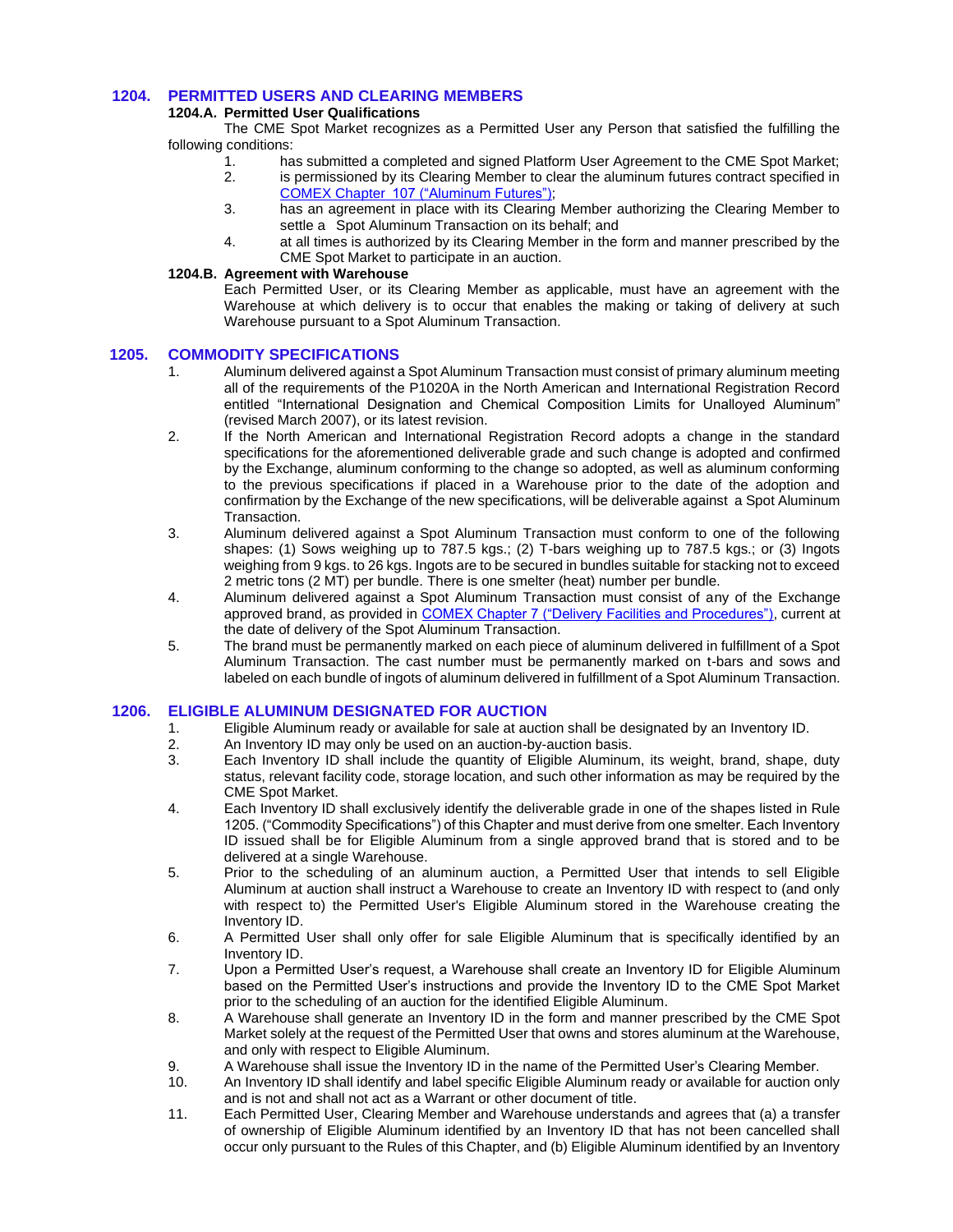ID that has not been cancelled shall not be removed from the Warehouse by the Seller or the Seller's Clearing Member.

### **1207. AUCTIONS**

- 1. Auctions for Spot Aluminum Transactions are facilitated by the CME Spot Market on a non-disclosed (anonymous) basis.
- 2. A Spot Aluminum Transaction between a Buyer and a Seller results from an auction when the bid of the Buyer for Eligible Aluminum is matched at auction with the offer of the Seller.
- 3. Spot Aluminum Transactions shall take place in accordance with the terms and conditions publicly prescribed by the CME Spot Market prior to an auction.
- 4. After the conclusion of an auction in which a Buyer or Buyers and a Seller have been matched, the CME Spot Market shall deliver to the Buyer and the Seller (a) an anonymized electronic confirmation specifying such trade detail as may be determined by the CME Spot Market and (b) an anonymized invoice ("Invoice").
- 5. The Invoice shall specify such trade detail as may be determined by the CME Spot Market including the applicable payment date, settlement date, and final price, which may be based on a reference price or a basis to a reference price (or an average thereof).
- 6. Upon receipt of the Invoice, the Buyer's Clearing Member and the Seller's Clearing Member shall facilitate physically settling the Spot Aluminum Transaction on behalf of the Buyer and Seller, respectively, on the settlement date specified in and in accordance with the terms of the Invoice by undertaking the following actions in the sequential order set forth below:
	- a. the Buyer's Clearing Member shall remit the full amount due Seller to the Seller's Clearing Member;
	- b. as prescribed by the CME Spot Market, the Seller's Clearing Member or the CME Spot Market on behalf of the Seller's Clearing Member shall identify the Buyer's Clearing Member on the Inventory ID and cause the delivery of the same to the Buyer's Clearing Member;
	- c. the Buyer's Clearing Member shall present the Inventory ID to the Warehouse;
	- d. the Warehouse shall transfer ownership of the Eligible Aluminum from the Seller to the Buyer and cancel the Inventory ID in the form and manner prescribed by the CME Spot Market; and
	- e. the Seller's Clearing Member shall remit the full amount due Seller to the Seller.
- 7. Each Seller authorizes the CME Spot Market to instruct a Warehouse to transfer its ownership of Eligible Aluminum designated by an Inventory ID to the Buyer in accordance with the Rules of this Chapter.

# **1208. ADDITIONAL RESPONSIBILITIES**

#### **1208.A. Buyer's Responsibilities**

- 1. The Buyer that is matched at auction with a Seller shall take delivery of Eligible Aluminum from the Seller in accordance with the Rules of Chapter.
- 2. The Buyer shall take delivery of Eligible Aluminum without procuring the identity of the Seller.
- 3. The Buyer shall pay the amount due Seller as indicated in the Invoice to the Buyer's Clearing Member at such time and in such manner as prescribed by the Buyer's Clearing Member.
- 4. Upon taking delivery against a Spot Aluminum Transaction, a Buyer shall thereafter be responsible for all charges directly due and payable to the Warehouse that are associated with the storage and handling of Eligible Aluminum.

#### **1208.B. Seller's Responsibilities**

- 1. The Seller that is matched in an auction with a Buyer shall deliver Eligible Aluminum to the Buyer in accordance with the Rules of this Chapter.
- 2. The Seller shall make delivery of Eligible Aluminum without procuring the identity of the Buyer.
- 3. The Seller shall be responsible for all charges directly due and payable to the Warehouse that are associated with the storage and handling of Eligible Aluminum prior to making delivery against a Spot Aluminum Transaction.

# **1208.C. Warehouse Responsibilities**

- 1. Upon generating an Inventory ID and prior to the relevant auction, the Warehouse shall promptly provide a copy of the Inventory ID to the CME Spot Market.
- 2. Upon receiving instructions and the Inventory ID from the Buyer's Clearing Member or the CME Spot Market on behalf of the Buyer's Clearing Member, a Warehouse shall transfer ownership of the Eligible Aluminum identified in the Inventory ID from the Seller to the Buyer by 5:00 p.m. ET on the date specified in the Invoice.
- 3. A Warehouse shall cancel the Inventory ID upon transferring ownership of the Eligible Aluminum from the Seller to the Buyer in the form and manner prescribed by the CME Spot Market.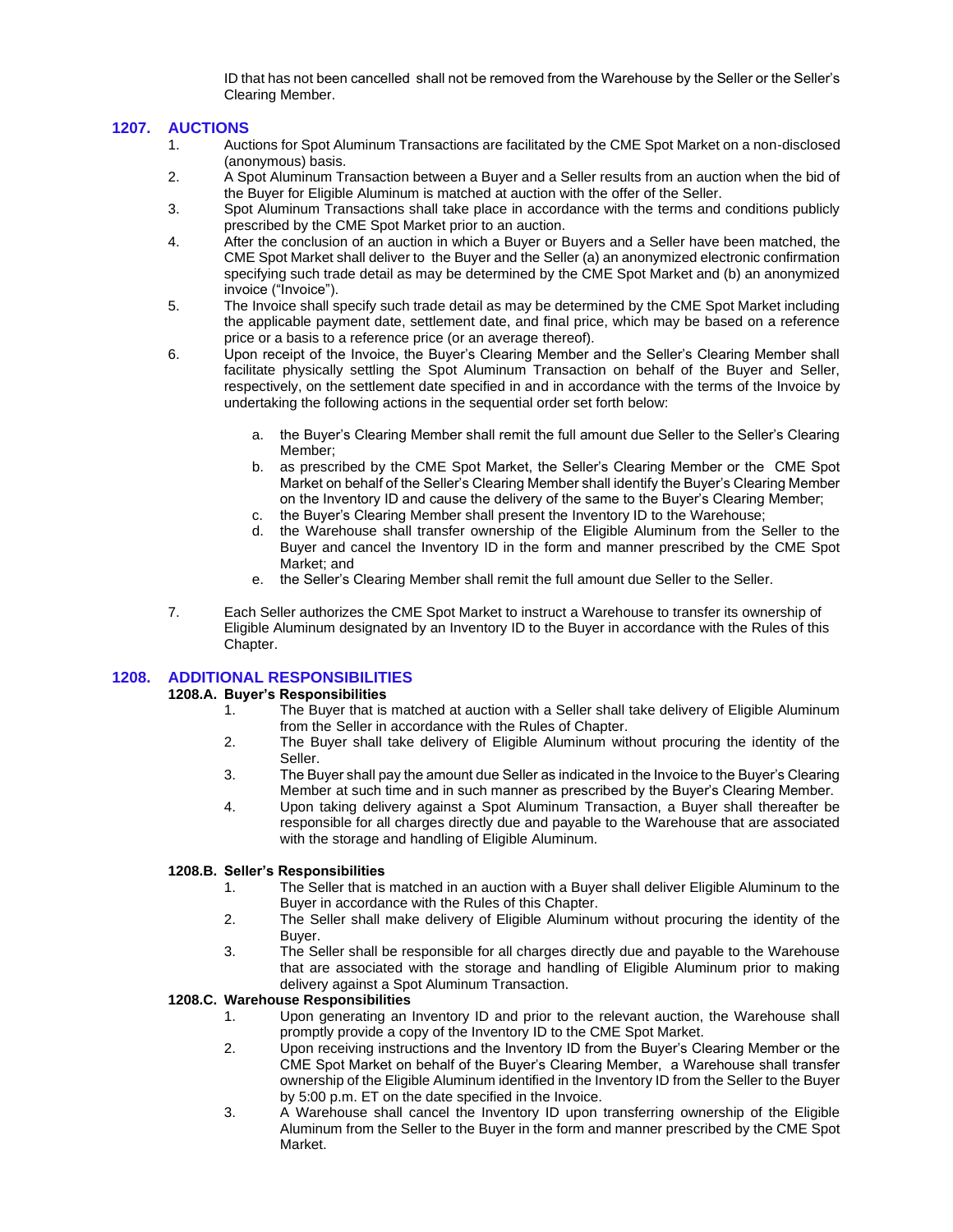- 4. In the event the auction does not result in the sale of Eligible Aluminum, a Warehouse as applicable shall cancel the Inventory ID in the form and manner prescribed by the CME Spot Market after receiving cancel instructions from the CME Spot Market.
- 5. A Warehouse shall transfer ownership of Eligible Aluminum from the Seller to the Buyer without disclosing the Buyer to the Seller or the Seller to the Buyer.

# **1208.D. Clearing Member Responsibilities**

- 1. A Buyer's Clearing Member shall make payment by same day funds to the Seller's Clearing Member in the amount due as noted in the Invoice by 10:00 am ET on the Business Day specified in the Invoice.
- 2. A Seller's Clearing Member shall deliver the Inventory ID to a Buyer's Clearing Member by 11:00 a.m. ET on the Business Day payment is received from the Buyer's Clearing Member.
- 3. Upon receipt of the Inventory ID, a Buyer's Clearing Member shall provide instructions to the Warehouse for transferring the ownership of the Eligible Aluminum from the Seller to the Buyer by 1:00 p.m. ET on the Business Day the Inventory ID is delivered.
- 4. Throughout an auction and the settlement process, a Buyer's Clearing Member shall not disclose the Buyer to the Seller's Clearing Member or the Seller, and the Seller's Clearing Member shall not disclose the Seller to the Buyer's Clearing Member or the Buyer.

# **1208.E. CME Spot Market Responsibilities**

- 1. Upon receiving an Inventory ID from a Warehouse, the CME Spot Market shall in turn promptly provide the Inventory ID to the relevant Permitted User's Clearing Member.
- 2. The CME Spot Market shall provide the confirmation required under Rule 1207. ("Auctions") of this Chapter to a Buyer and a Seller promptly after the conclusion of the auction in which the Buyer and the Seller have been matched.
- 3. The CME Spot Market shall provide the Invoice required under Rule 1207. ("Auctions") of this Chapter to the relevant Clearing Members by 5:00 p.m. ET on the date of the auction.
- 4. The CME Spot Market shall prescribe and make publicly available the form and manner in which Inventory IDs are to be cancelled.

# **1209. FAILURE TO PERFORM**

- 1. If the Seller fails to deliver Eligible Aluminum at the required time, the Seller shall be in default. In the event a Seller defaults, the Seller's Clearing Member shall be liable to the Buyer's Clearing Member for reasonable damages suffered by Buyer that are proximately caused by such delivery obligation failure, in an amount which shall not exceed the difference between the reasonable market price of Eligible Aluminum at the time delivery is required and the delivery price of the aluminum.
- 2. If the Buyer's Clearing Member fails to make payment at the required time, the Buyer's Clearing Member shall be in default. In the event of a Buyer's Clearing Member's default, the Buyer's Clearing Member shall be liable to Seller's Clearing Member for reasonable damages suffered by Seller that are proximately caused by such delivery obligation failure, in an amount which shall not exceed the difference between the delivery price of the aluminum and the market price of Eligible Aluminum at the time delivery is required.
- 3. If the Buyer's Clearing Member fails to make payment at the required time, or the Seller fails to deliver at the required time, the Buyer's Clearing Member or Seller shall be in default, except that the CME Spot Market may in its sole discretion extend the time to make payment or deliver for good cause shown, an additional three (3) hours.

# **1210. DELIVERY WARRANTY**

- 1. By the generating an Inventory ID for aluminum, the Warehouse warrants that the metal meets the specifications set forth in the Inventory ID ("Delivery Warranty").
- 2. The Delivery Warranty shall continue for the benefit of a Buyer who shall have taken delivery of the aluminum in fulfillment of its obligations under a Spot Aluminum Transaction.
- 3. In the event that a Buyer shall claim a breach of the Delivery Warranty, the aluminum shall be immediately submitted to an assayer for sampling and assaying.
- 4. The expense of sampling and assaying shall, in the first instance, be borne by the Buyer.
- 5. If the assayer shall determine a deficiency in quality, the Buyer's Clearing Member on behalf of the Buyer shall have the right to recover the difference in the sampling and assaying and any cost of replacement of the aluminum.
- 6. The Buyer's Clearing Member may, at the Buyer's Clearing Member's option, proceed directly against the Warehouse without seeking recovery from the Seller's Clearing Member.
- 7. If the Warehouse satisfies the claim, the Seller's Clearing Member will be thereby discharged from liability to the Buyer.
- 8. The Buyer's Clearing Member may, at the Buyer's Clearing Member's option, proceed against the Seller's Clearing Member without seeking recovery from the Warehouse. If the Buyer's Clearing Member seeks recovery from the Seller's Clearing Member, and the Buyer's Clearing Member's claim is satisfied by the Seller's Clearing Member, the Warehouse will be thereby discharged from liability to the Buyer.
- 9. The liability of a Seller's Clearing Member as provided herein shall not be deemed to limit the rights of such Seller's Clearing Member against the Warehouse issuing the Inventory ID or the Seller.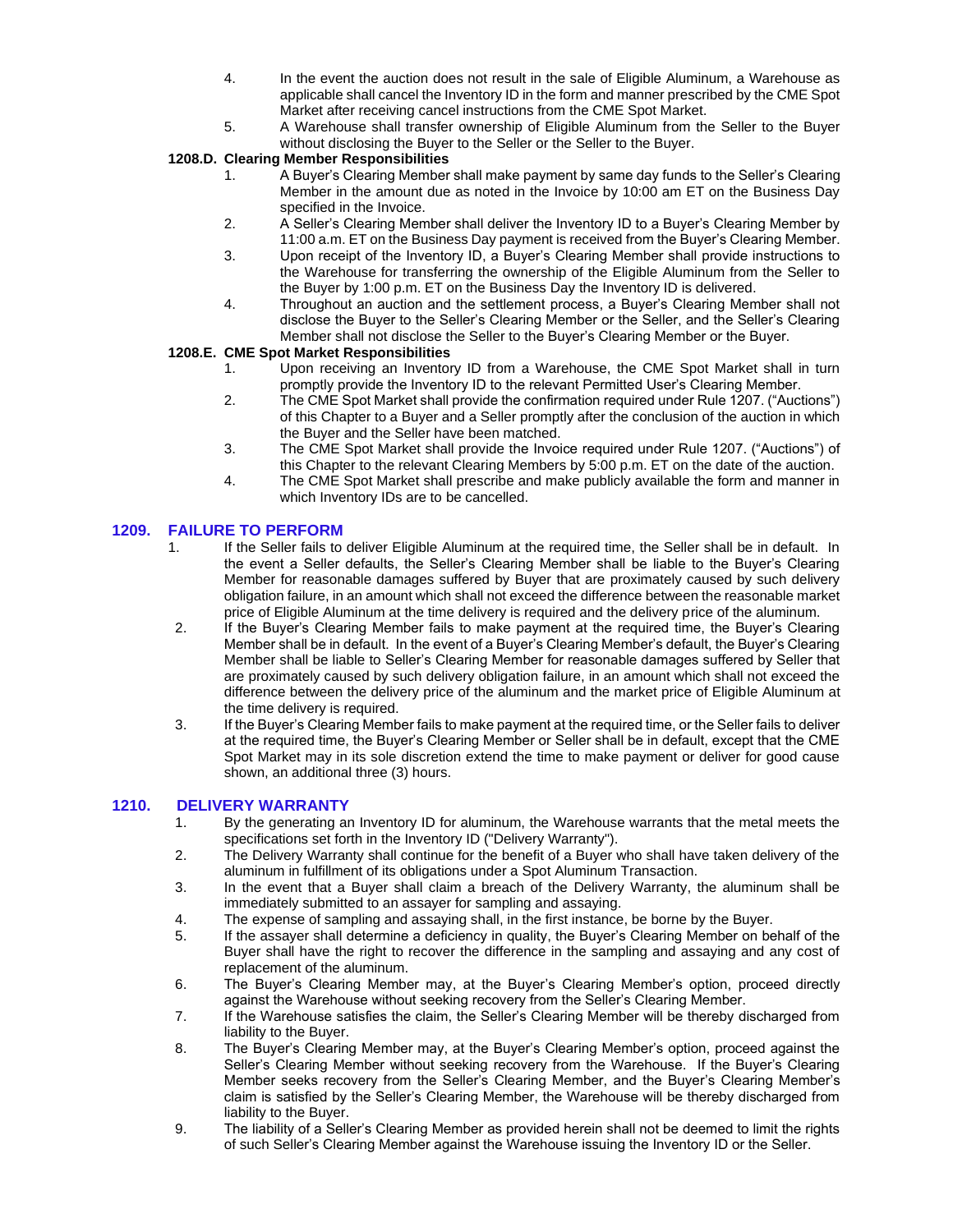10. The liability of a Warehouse as provided herein shall not be deemed to limit the rights of the Warehouse against a Seller or Seller's Clearing Member.

### **1211. SETTLEMENT OF DISPUTES**

- 1. Damages payable by a Clearing Member for a default or payable by a Warehouse for breach of a Delivery Warranty may be increased, to account for interest charges, punitive damages and fees and expenses associated with arbitration proceedings, by an arbitration panel pursuant to [CME Spot](https://www.cmegroup.com/content/dam/cmegroup/rulebook/CME/I/12.pdf)  [Market Trading Rule 1202. \("Arbitration"\).](https://www.cmegroup.com/content/dam/cmegroup/rulebook/CME/I/12.pdf)
- 2. The remedies available under this Chapter shall be the exclusive remedies for Buyer and/or Seller in connection with any disputes arising out of a Spot Aluminum Transactions. Any disputes or claims arising out of relating to a Spot Aluminum Transaction shall be resolved solely through Buyer's Clearing Member and Seller's Clearing Member in accordance with Rules of this Chapter while retaining the anonymity of the Buyer and Seller to the extent practicable. Buyer and Seller each waive any right to directly claim or otherwise bring an action against the Buyer or Seller counterparty, as applicable, to a Spot Aluminum Transaction other than through their respective Clearing Member.

### **1212. ERROR POLICY**

- 1. Any Buyer or Seller alleging that a Spot Aluminum Transaction has resulted in error from an auction may request the CME Spot Market to review the auction progression and results, provided that such request is made within one (1) hour after the conclusion of an auction.
- 2. Upon a Permitted User's request, or on its own initiative, the CME Spot Market reserves the right within four (4) hours following the conclusion of an auction to determine in its sole discretion that a Spot Aluminum Transaction has resulted in error from an auction.
- 3. The CME Spot Market reserves to right in its sole discretion to cancel a Spot Aluminum Transaction it has determined to have resulted in error from an auction.
- 4. The CME Spot Market's cancellation of a Spot Aluminum Transaction shall be final and binding on the Buyer and the Seller.
- 5. The CME Spot Market reserves the right to cancel or postpone a scheduled auction, and to suspend or terminate a live auction or a Permitted User's access to the CDAP without cause or notice.

#### **1213. DECLARATIONS OF FORCE MAJEURE**

If a determination is made by the Chief Executive Officer or Chief Operating Officer, or their designee, that delivery or final settlement of any Spot Aluminum Transaction cannot be completed as a result of Force Majeure, such person shall take such action as the person deems necessary under the circumstances, and the decision shall be binding upon all parties to the contract. It shall be the duty of Members and regular facilities to notify CME Spot Market of any circumstances that may give rise to a declaration of Force Majeure. Nothing in this Rule shall in any way limit the authority of the Chief Regulatory Officer to act in a Force Majeure situation pursuant t[o CME Spot Market Trading Rule 1200.D. \("Emergency Actions"\).](https://www.cmegroup.com/content/dam/cmegroup/rulebook/CME/I/12.pdf)

#### **1214. LIMITATION OF LIABILITY**

1. EXCEPT AS PROVIDED BELOW, CHICAGO MERCANTILE EXCHANGE INC, INCLUDING THE CME SPOT MARKET (THE "EXCHANGE"), THE BOARD OF TRADE OF THE CITY OF CHICAGO, INC. ("CBOT"), NEW YORK MERCANTILE EXCHANGE, INC. ("NYMEX") (INCLUDING EACH OF THEIR RESPECTIVE SHAREHOLDERS) (INCLUDING EACH OF THEIR RESPECTIVE SUBSIDIARIES AND AFFILIATES), THEIR RESPECTIVE OFFICERS, DIRECTORS, EMPLOYEES, AGENTS, CONSULTANTS, LICENSORS, MEMBERS, AND CLEARING MEMBERS, SHALL NOT BE LIABLE TO ANY PERSON FOR ANY LOSSES, DAMAGES, COSTS OR EXPENSES (INCLUDING, BUT NOT LIMITED TO, LOSS OF PROFITS, LOSS OF USE, AND DIRECT, INDIRECT, INCIDENTAL, CONSEQUENTIAL OR PUNITIVE DAMAGES), ARISING FROM:

ANY FAILURE, MALFUNCTION, FAULT IN DELIVERY, DELAY, OMISSION, SUSPENSION, INACCURACY, INTERRUPTION, TERMINATION, OR ANY OTHER CAUSE, IN CONNECTION WITH THE FURNISHING, PERFORMANCE, OPERATION, MAINTENANCE, USE OF OR INABILITY TO USE ALL OR ANY PART OF ANY OF THE SYSTEMS AND SERVICES OF THE EXCHANGE OR SERVICES, EQUIPMENT OR FACILITIES USED TO SUPPORT SUCH SYSTEMS AND SERVICES, INCLUDING WITHOUT LIMITATION ELECTRONIC ORDER ENTRY/DELIVERY, TRADING THROUGH ANY ELECTRONIC MEANS, ELECTRONIC COMMUNICATION OF MARKET DATA OR INFORMATION, WORKSTATIONS USED BY MEMBERS AND AUTHORIZED EMPLOYEES OF MEMBERS, PRICE REPORTING SYSTEMS AND ANY AND ALL TERMINALS, COMMUNICATIONS NETWORKS, CENTRAL COMPUTERS, SOFTWARE, HARDWARE, FIRMWARE AND PRINTERS RELATING THERETO; OR

b. ANY FAILURE OR MALFUNCTION, FAULT IN DELIVERY, DELAY, OMISSION, SUSPENSION, INACCURACY, INTERRUPTION OR TERMINATION, OR ANY OTHER CAUSE, OF ANY SYSTEM OR SERVICE OF THE EXCHANGE OR SERVICES, EQUIPMENT OR FACILITIES USED TO SUPPORT SUCH SYSTEMS OR SERVICES, CAUSED BY ANY THIRD PARTIES